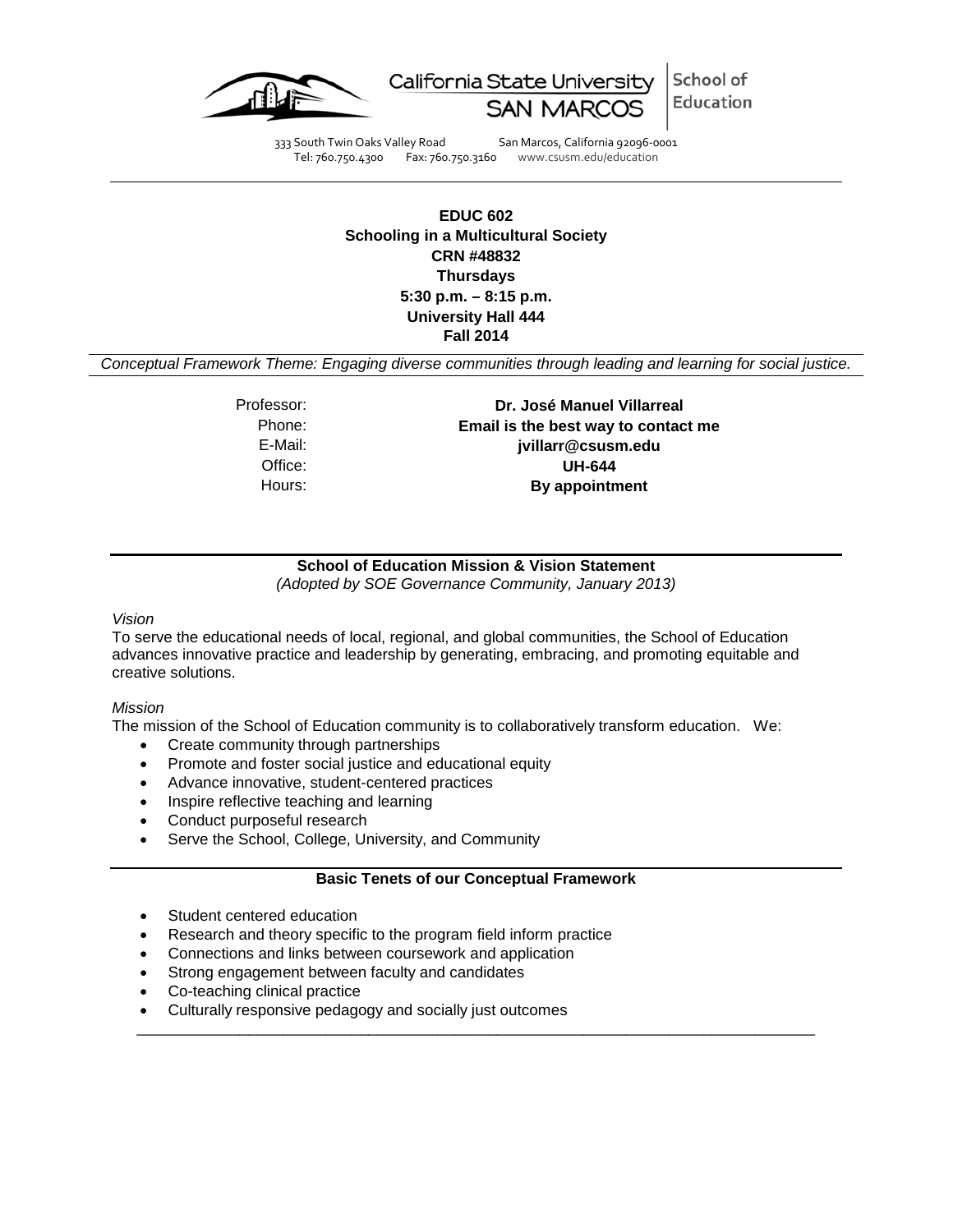### **COURSE DESCRIPTION**

An introduction to issues of schooling in a multicultural society. Includes an overview of multicultural education and address areas of study such as: culture and cognition, diversity and exceptionality, intercultural communication, cross-cultural competence, the psychology of personal prejudice, and curriculum and teaching in multicultural contexts.

#### **Prerequisite**

Consent of Program Coordinator

### **Course Objectives**

The objectives of this course are fourfold:

- Expand and nuance students' knowledge about the diversity represented in today's schools and the communities in which we live;
- Provide a safe environment for reflection on, and discussion of, the complex ways in which pluralism is a part of educational contexts;
- Prepare educators to provide equitable educational opportunities to all students;
- Provide support to all students who represent national, state, and regional diversity.

## **Unique Course Requirements**

This course is aligned to the following standard for the California Teachers of English Learners (CTEL) Certificate Program:

## *Standard 9: Culture and Cultural Diversity and Their Relationship to Academic Achievement*

The program develops both broad and deep understanding of contemporary and historical concepts, issues, and perspectives related to culture and cultural diversity in California and the United States, The coursework addresses concepts and definitions of culture, including universal features of cultures (e.g., ethnocentrism, acculturation, cultural pluralism and congruence, intra-group and intergroup differences, impact of geography on cultural forms and practices). The coursework requires candidates to explore how cross-cultural contact and acculturation are affected by issues of power and status, psychological and social-emotional issues, and by social and economic factors. The program requires candidates to develop an understanding of major demographic trends related to linguistic and cultural diversity, as well as current trends and features of migration and immigration in California and in the United States. The coursework teaches candidates to develop conceptual understanding and requires them to demonstrate applied knowledge of cultural similarities and differences in communication styles, strategies for fostering positive cross-cultural interactions among culturally diverse students, and challenges involved in cultural contact. The coursework also requires candidates to analyze how this knowledge can be directly applied to instruction of English Learners in order to support student development and learning.

#### *Standard 10: Culturally Inclusive Instruction*

The program provides candidates with conceptual understanding of culturally inclusive instruction and the important role that culture plays in school and classroom settings, and teaches candidates strategies on how to acquire in-depth knowledge of English learners' home cultures and cultural experiences. The program requires candidates to examine their own cultural beliefs, attitudes, and assumptions and how this assumptions impact student learning and achievement. The coursework has candidates demonstrate how to apply this knowledge to create culturally inclusive learning environments in the classroom and school (e.g., setting high expectations for all students, having high levels of respect for cultural and linguistic diversity). The program teaches candidates how to apply culturally responsive practices that involve families and the community in decision-making processes and in students' learning. The program requires candidates to demonstrate understanding of the features, goals, and outcomes of different approaches to multicultural curriculum and how to implement strategies that reflect an inclusive approach with regard to students cultural and language backgrounds. Candidates are taught how to apply knowledge of culturally influenced learning styles and to apply knowledge of English learners' cultural backgrounds and experiences to instructional planning and implementation.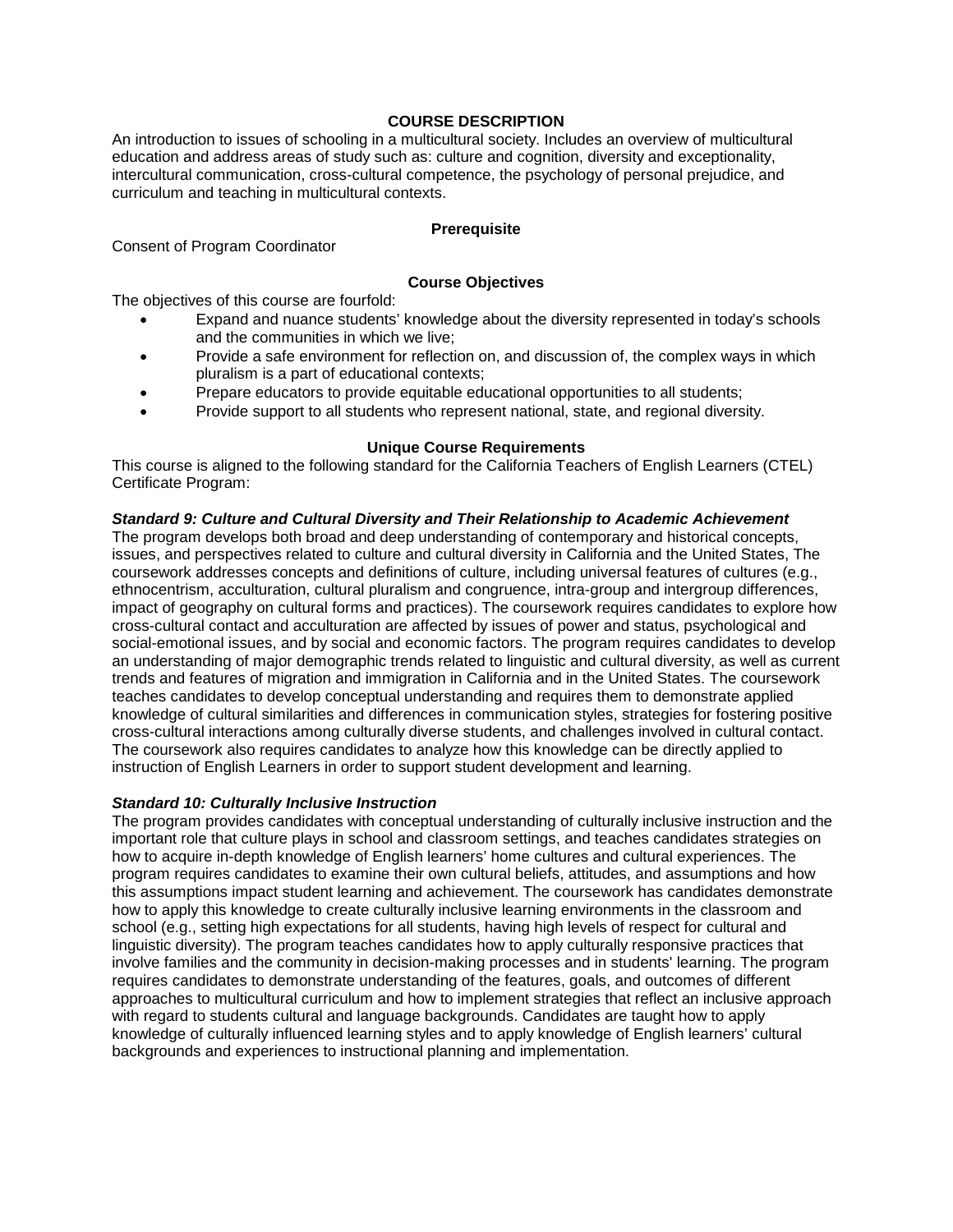#### **Required Texts**

Gay, G., (2010). *Culturally Responsive Teaching: Theory, Research, and Practice (Multicultural Education Series.* Teacher College Press. ISBN-10: 0807750786

Lindsey, R., Robins, K., Terrell, R. (2009). *Cultural Proficiency A Manual for School Leaders*.Corwin. ISBN 141296363X

Wink, J. (2011). *Critical Pedagogy: Notes from the Real World*. Forth Edition. Boston, MA: Pearson / Allyn & Bacon. ISBN 13-978-0-13-702873-3

American Psychological Association (2009). *Publication Manual of the American Psychological Association.* ISBN: 978-1-4338-0561-5.

# **STUDENT LEARNING OUTCOMES**

#### **Assessment of Professional Dispositions**

Assessing a candidate's dispositions within a professional preparation program is recognition that teaching and working with learners of all ages requires not only specific content knowledge and pedagogical skills, but positive attitudes about multiple dimensions of the profession. The School of Education has identified six dispositions – social justice and equity, collaboration, critical thinking, professional ethics, reflective teaching and learning, and life-long learning—and developed an assessment rubric. For each dispositional element, there are three levels of performance - *unacceptable*, *initial target*, and *advanced target*. The description and rubric for the three levels of performance offer measurable behaviors and examples.

The assessment is designed to provide candidates with ongoing feedback for their growth in professional dispositions and includes a self-assessment by the candidate. The dispositions and rubric are presented, explained and assessed in one or more designated courses in each program as well as in clinical practice. Based upon assessment feedback candidates will compose a reflection that becomes part of the candidate's Teaching Performance Expectation portfolio. Candidates are expected to meet the level of *initial target* during the program.

#### **School of Education Attendance Policy**

Due to the dynamic and interactive nature of courses in the School of Education, all students are expected to attend all classes and participate actively. At a minimum, students must attend more than 80% of class time, or s/he may not receive a passing grade for the course at the discretion of the instructor. Individual instructors may adopt more stringent attendance requirements. Should the student have extenuating circumstances, s/he should contact the instructor as soon as possible. *(Adopted by the COE Governance Community, December, 1997).*

#### **Students with Disabilities Requiring Reasonable Accommodations**

Students with disabilities who require reasonable accommodations must be approved for services by providing appropriate and recent documentation to the Office of Disabled Student Services (DSS). This office is located in Craven Hall 4300, and can be contacted by phone at (760) 750-4905, or TTY (760) 750-4909. Students authorized by DSS to receive reasonable accommodations should meet with their instructor during office hours or, in order to ensure confidentiality, in a more private setting.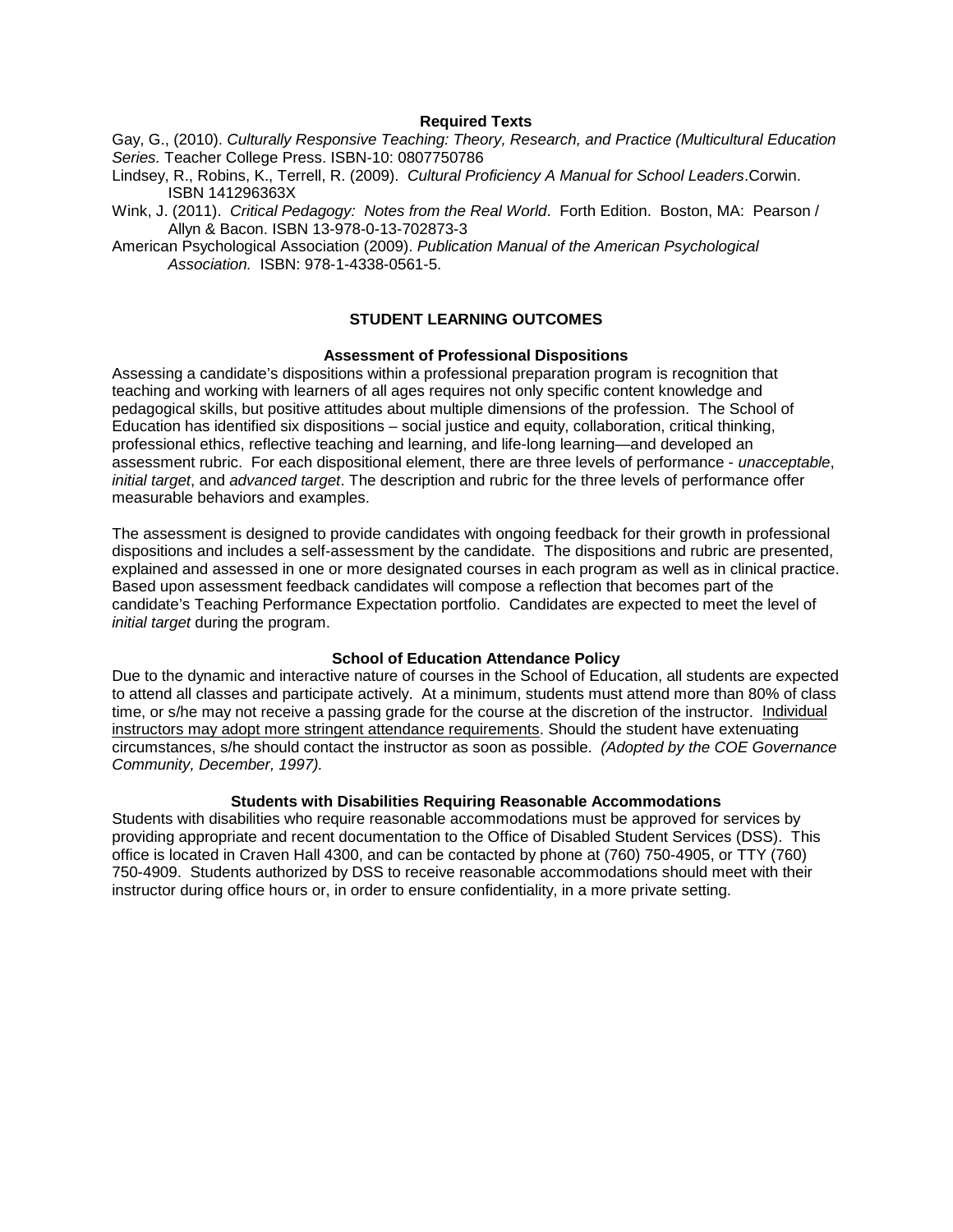#### **COURSE REQUIREMENTS**

| <b>Class Participation</b>                                | 10 points        |
|-----------------------------------------------------------|------------------|
| Discussion Leader / On-Line Reading Discussions           | 15 points        |
| <b>Multicultural / Social Justice "Hot Topics"</b>        | 10 points        |
| <b>ELD Literacy Intervention Plan</b>                     | <b>20 Points</b> |
| <b>Multicultural Resources / Annotated Bibliographies</b> | 20 points        |
| <b>Critical Pedagogy/Social Justice Action Plan</b>       | 25 Points        |

#### **1. Class Participation 10 points**

You are expected to attend all class sessions and participate actively in discussions and activities both on-line and in-class. In order to do so, you are expected to complete all required readings by the assigned date. *Missing more than one class, in person or on-line will result in a lower grade.* Being consistently late and/or leaving class early can also lower your grade. These measures should be viewed as taking appropriate individual responsibility for one's own learning in a democratic, collaborative and reciprocal-learning environment.

## **2. Discussion Leader / On-Line Reading Discussions 15 points**

Individually or in pairs, students will lead a class discussion on assigned readings, choosing the aspects they wish to highlight in the readings for the discussion. *Each student or pair of students will write out 1-2 questions that reference the assigned reading to post to Cougar Course website to lead their discussion.* Students may be asked to be discussion leaders multiple times during the semester.

*Discussion Leader: 5 points / Participation in On-Line Discussions: 10 points*

#### **3. Multicultural / Social Justice "Hot Topics" 10 points**

Individually or in pairs, students will have the opportunity to present a "hot topic" in the area of multicultural education / social justice and equity of their choosing to the class. You might consider a hot topic that is going on at your school site (for example, the achievement gap) and look at what is being said about this topic from multiple perspectives. Information provided in your presentation may help class members clarify the direction of their annotated bibliography or impact their social justice action plans.

You can find ideas for hot topics on the following websites:

| CA Dept. of Education                         | <b>North County Times</b> | San Diego Union Tribune   |
|-----------------------------------------------|---------------------------|---------------------------|
| www.cde.ca.gov                                | www.nctimes.com           | www.signonsandiego.com    |
| <b>Education Week</b>                         | <b>Rethinking Schools</b> | <b>Teaching Tolerance</b> |
| www.edweek.com                                | www.rethinkingschools.com | www.tolerance.org         |
| <b>ERIC Database</b><br>www.library.csusm.edu |                           |                           |

## *Posting an MCE / SJE "hot topic (with question):" 5 points / Participation in the On-line Discussion: 5 points*

#### **4. ELD Literacy Intervention Plan 20 Points**

The purpose for this assignment is for you to look at student achievement of culturally and linguistically diverse students over time to determine what happens to students within a system. The purpose is not to examine and criticize your school district. It is to look at opportunities made available to or denied children who are culturally and linguistically diverse.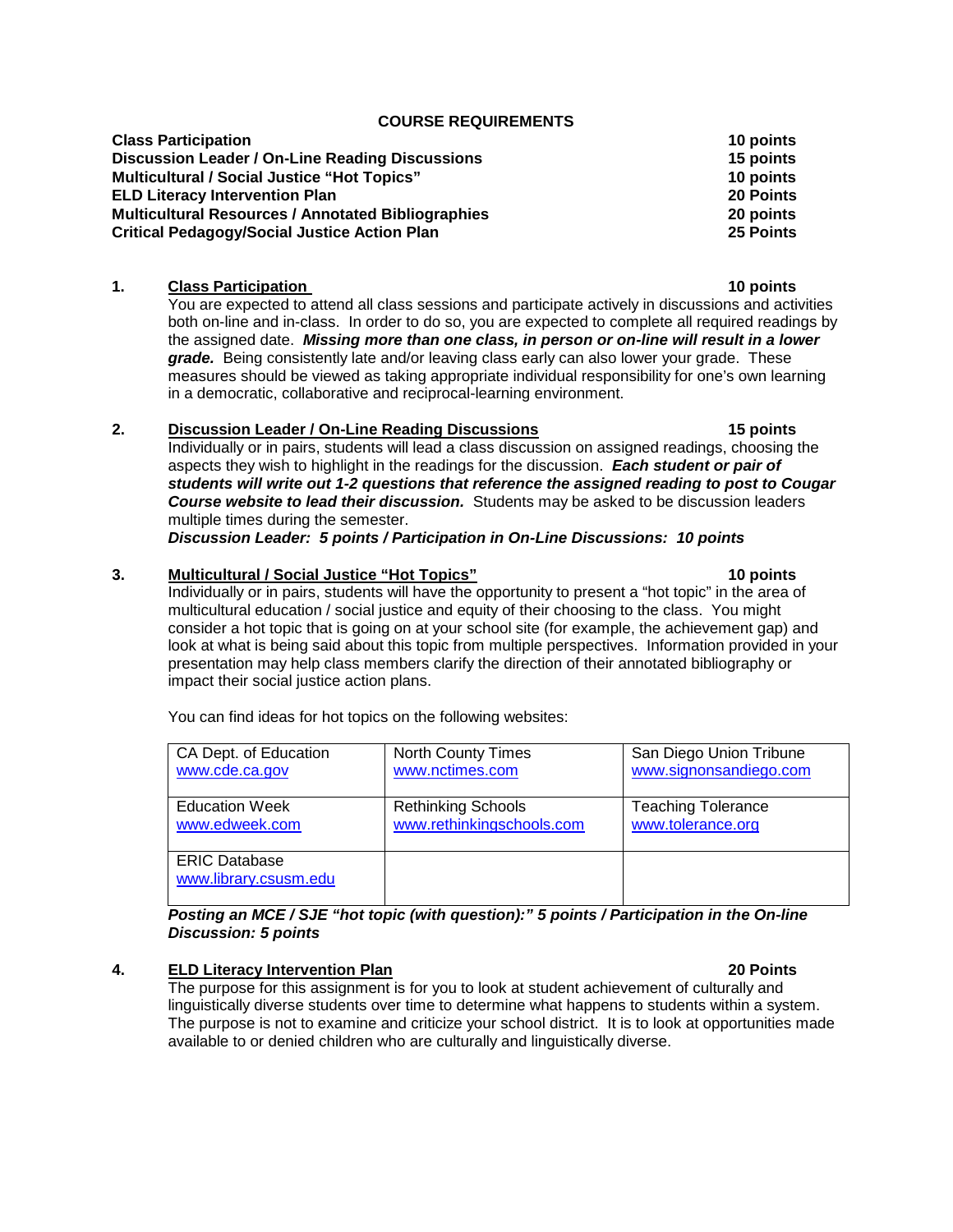### **Components of the project**

*Population:* Select a group of ethnically and linguistically diverse students in a grade level who have attended your school for at least three years. Do a review of their school history and success or lack of success.

*Data collection*: Consider the following:

- Testing process when the children entered school. Were they tested? Which test was used? Tested in their primary Language? In English? What were the scores? What do the scores mean?
- Placement issues. Where were the children placed? What kinds of classrooms?
- Services received: What kind of services did the children receive? Were any referred to Special Education? Why? Are any in the SST process? Why? How many have been placed in special education?
- Re-classification: Were the children ever re-classified? What process was followed and is typically followed in your district?
- Look at the grades the children received over three years and look for patterns in terms of achievement. Match the history of each child with the present achievement of each child. Are there differences? What growth occurred? Have their CELDT scores increased? Plateaued?
- Analyze the data that you have collected and discuss how these students have progressed through the system.
- Factors of retention: Were these students retained? How many? Why?

*Details*: Develop a literacy (listening, reading, writing and oral) plan for these children. What would you do to ensure equal access to grade level curriculum for these children? How will the state adopted materials be used to support academic growth? What additional support do these students need? How will you ensure that will happen? What support and accountability will be necessary to ensure equal access and success?

#### *Successful completion of this assignment fulfills the following requirements:*

- *1. CTEL Standards 9 and 10. Students must post this assignment to their CTEL Portfolio as evidence they have met these standards.*
- *2. "Add On" Level I Mild/Moderate and Moderate/Severe Education Specialist Credential for candidates who do not hold a SB 2042 preliminary credential or a CLAD certificate to* fulfill CCTC requirements to authorized the candidate to provide to English learners 1) *instruction for English language development and 2) specifically designed content instruction delivered in English.*
- *3. The Reading Certificate requirements for Literacy masters students.*

# **5. Multicultural Resources / Annotated Bibliographies 20 points**

Each student will collect **3-4 peer-reviewed (minimum) multicultural resources** related to your area of emphasis. The multicultural resources you collect can be used as a basis for your thesis or project, or can focus on a specified topic which you can use in your classrooms, schools, and communities. Students will write an annotated bibliography for each resource using APA-style reference format which includes:

- **A brief description of the study**
- **Participants, setting and procedures of the study**
- **Methods used to collect data**
- Results of the study
- **•** Your analysis of the study

Each student will share his/her annotations with everyone in the class - a hardcopy for a gallery walk presentation, and electronically through the EDUC 602 course website.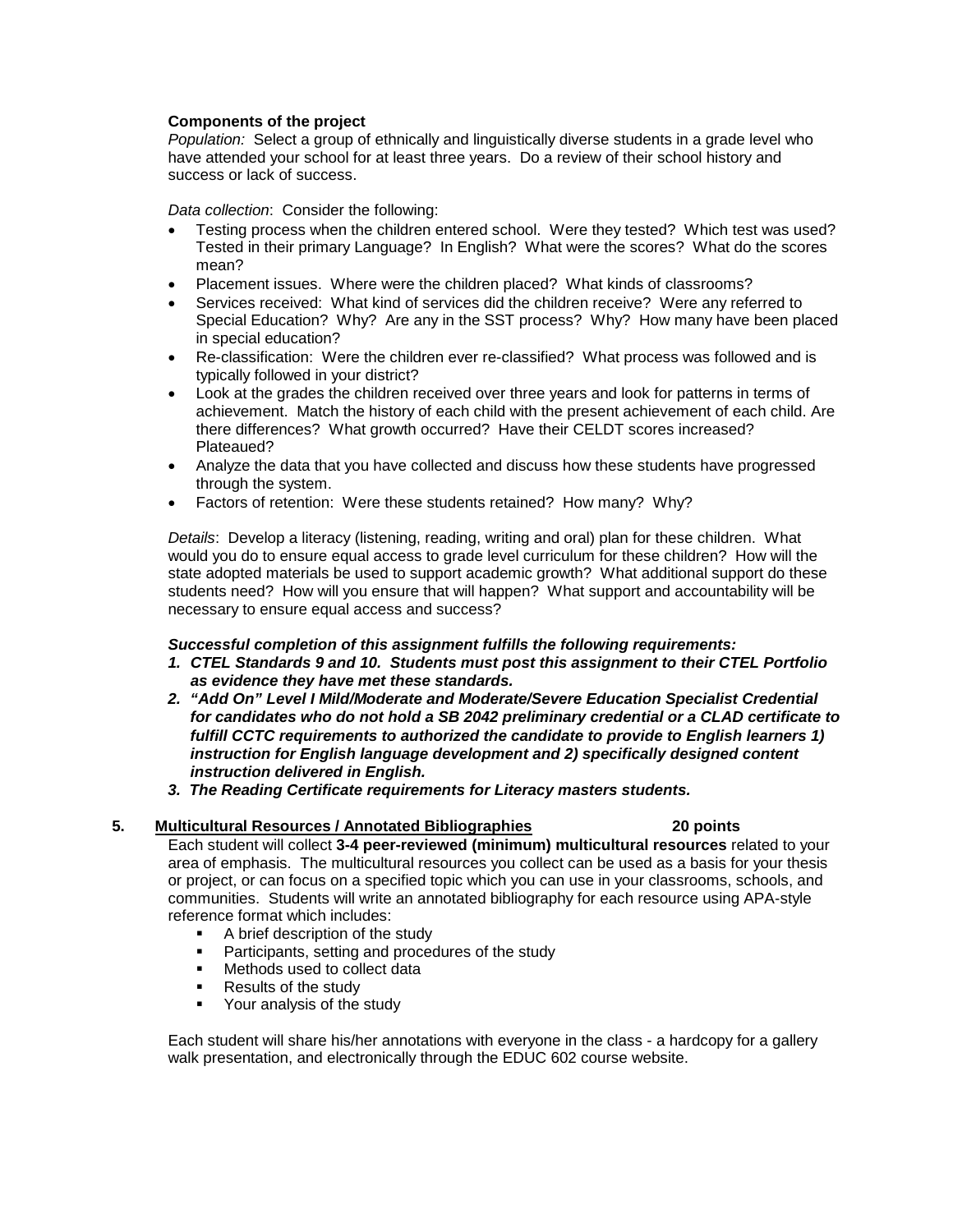### **6. Critical Pedagogy/Social Justice Action Plan 25 Points**

Your final project is to develop an individual professional action that specifically addresses your new understandings of critical pedagogy in relation to schooling in a multicultural society. Hopefully our readings of critical pedagogy will bring to the table new questions and concerns about your classroom, your students, your school, your district, or your overall professional work. Based on these questions, develop a specific action plan that you could enact in your professional role. Our discussions throughout the semester should help you identify issues about your classroom, your students, your school, your district, the community and/or your overall professional work. Based on the issue you "name," you will develop a specific action plan that you can enact as a professional educator working towards social justice and equity. Your final paper will consist of a 3-4 page paper discussing the issue you have identified (to name), your thoughts, research, discussion on the issue (to reflect critically) and a detailed description of your action plan (to act).

## **Grading Standards**

All students are expected to participate in class activities and demonstrate reflective learning. It is important that students are well-prepared for course sessions by completing the readings and assignments scheduled BEFORE each class session.

All assignments are to be submitted on the due date. **Assignments not handed in on the due date will lose 10% of earned credit per day.** Assignments should adhere to APA style (see above Graduate Writing Requirement) submitted electronically on Moodle.

 $94 - 100 = A$ ;  $90 - 93 = A$ -:  $87 - 89 = B +$ ;  $84 - 86 = B$ :  $80 - 83 = B$  $77-79 = C +$  $73 - 76 = C$  $70-73 = C -$ 

#### **All University Writing Requirement**

Every course at the university must have a writing requirement of at least 2500 words. Writing in this course will be completed by each candidate with various tasks, but not limited to: reflecting peer-to-peer online, designing class presentations and reflection sessions during class.

#### **CSUSM Academic Honesty Policy**

"Students will be expected to adhere to standards of academic honesty and integrity, as outlined in the Student Academic Honesty Policy. All written work and oral presentation assignments must be original work. All ideas/materials that are borrowed from other sources must have appropriate references to the original sources. Any quoted material should give credit to the source and be punctuated with quotation marks.

Students are responsible for honest completion of their work including examinations. There will be no tolerance for infractions. If you believe there has been an infraction by someone in the class, please bring it to the instructor's attention. The instructor reserves the right to discipline any student for academic dishonesty in accordance with the general rules and regulations of the university. Disciplinary action may include the lowering of grades and/or the assignment of a failing grade for an exam, assignment, or the class as a whole."

Incidents of Academic Dishonesty will be reported to the Dean of Students. Sanctions at the University level may include suspension or expulsion from the University.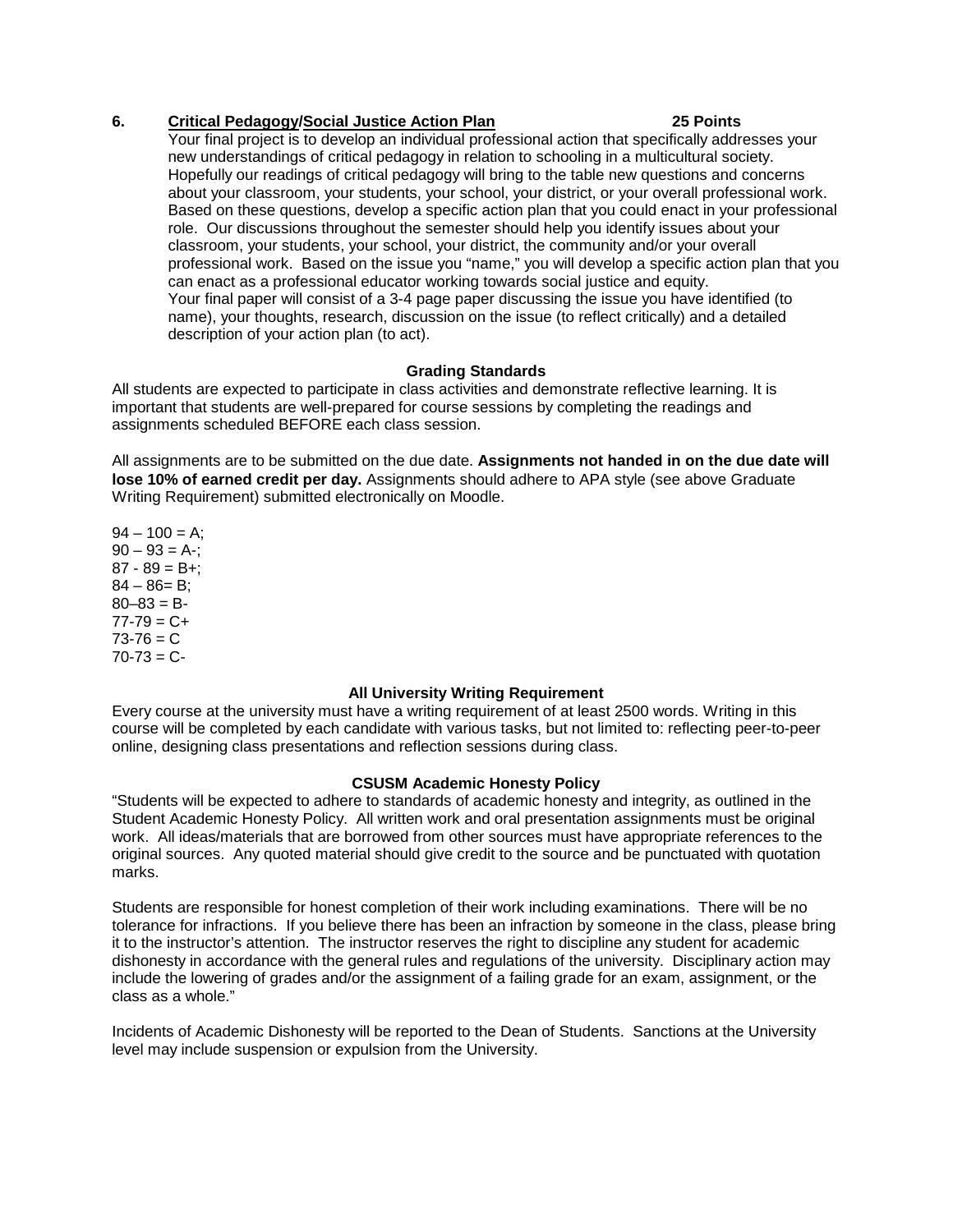#### **Plagiarism:**

As an educator, it is expected that each student will do his/her own work, and contribute equally to group projects and processes. Plagiarism or cheating is unacceptable under any circumstances. If you are in doubt about whether your work is paraphrased or plagiarized see the Plagiarism Prevention for Students website [http://library.csusm.edu/plagiarism/index.html.](http://library.csusm.edu/plagiarism/index.html) If there are questions about academic honesty, please consult the University catalog.

#### **Use of Technology**

Students are expected to demonstrate competency in the use of various forms of technology (i.e. word processing, electronic mail, Moodle, use of the Internet, and/or multimedia presentations). Specific requirements for course assignments with regard to technology are at the discretion of the instructor. Keep a digital copy of all assignments for use in your teaching portfolio. All assignments will be submitted online, and some will be submitted in hard copy as well. Details will be given in class.

#### **Electronic Communication Protocol**

Electronic correspondence is a part of your professional interactions. If you need to contact the instructor, e-mail is often the easiest way to do so. It is my intention to respond to all received e-mails in a timely manner. Please be reminded that e-mail and on-line discussions are a very specific form of communication, with their own nuances and etiquette. For instance, electronic messages sent in all upper case (or lower case) letters, major typos, or slang, often communicate more than the sender originally intended. With that said, please be mindful of all e-mail and on-line discussion messages you send to your colleagues, to faculty members in the School of Education, or to persons within the greater educational community. All electronic messages should be crafted with professionalism and care. Things to consider:

- Would I say in person what this electronic message specifically says?
- How could this message be misconstrued?
- Does this message represent my highest self?
- Am I sending this electronic message to avoid a face-to-face conversation?

In addition, if there is ever a concern with an electronic message sent to you, please talk with the author in person in order to correct any confusion.